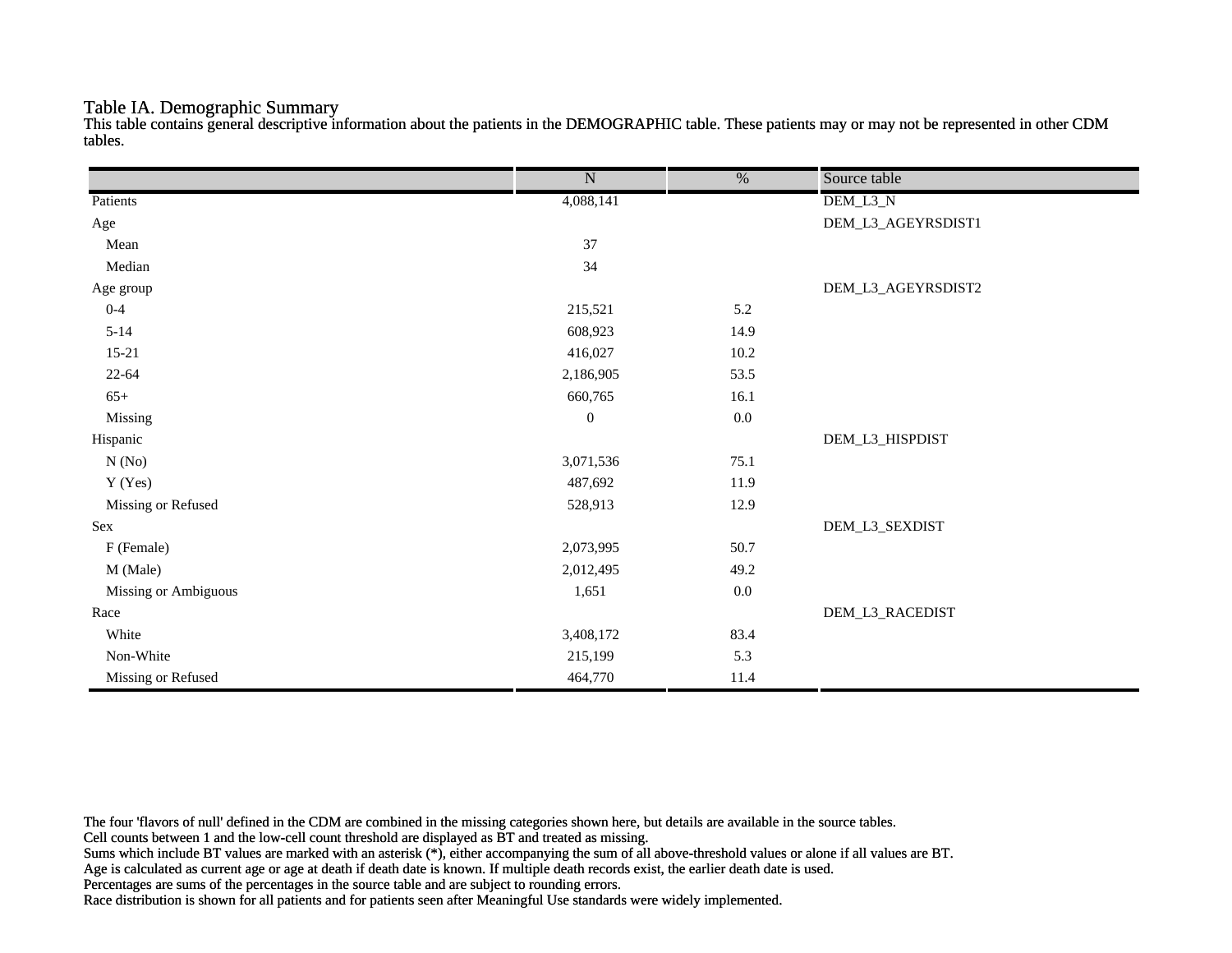#### Table IA. Demographic Summary (continued)

This table contains general descriptive information about the patients in the DEMOGRAPHIC table. These patients may or may not be represented in other CDM tables.

|                                                                                                                                                                   | $\mathbf N$      | $\%$  | Source table      |
|-------------------------------------------------------------------------------------------------------------------------------------------------------------------|------------------|-------|-------------------|
|                                                                                                                                                                   |                  |       |                   |
| Race among patients with at least 1 encounter after December 2011                                                                                                 |                  |       | XTBL_L3_RACE_ENC  |
| White                                                                                                                                                             | 3,245,288        | 84.6  |                   |
| Non-White                                                                                                                                                         | 204,750          | 5.3   |                   |
| Missing or Refused                                                                                                                                                | 385,695          | 10.1  |                   |
| Gender Identity                                                                                                                                                   |                  |       | DEM_L3_GENDERDIST |
| GQ (Genderqueer/Non-Binary)                                                                                                                                       | $\overline{0}$   | 0.0   |                   |
| M (Man)                                                                                                                                                           | $\theta$         | 0.0   |                   |
| W (Woman)                                                                                                                                                         | $\boldsymbol{0}$ | 0.0   |                   |
| MU (Multiple gender categories), SE (Something else),<br>TF (Transgender female/Trans woman/Male-to-female),<br>or TM (Transgender male/Trans man/Female-to-male) | $\mathbf{0}$     | 0.0   |                   |
| Missing or Refused                                                                                                                                                | 4,088,141        | 100.0 |                   |
| <b>Sexual Orientation</b>                                                                                                                                         |                  |       | DEM_L3_ORIENTDIST |
| Bisexual                                                                                                                                                          | $\overline{0}$   | 0.0   |                   |
| Gay                                                                                                                                                               | $\overline{0}$   | 0.0   |                   |
| Lesbian                                                                                                                                                           | $\overline{0}$   | 0.0   |                   |
| Queer                                                                                                                                                             | $\overline{0}$   | 0.0   |                   |
| Straight                                                                                                                                                          | $\theta$         | 0.0   |                   |
| AS (Asexual), MU (Multiple sexual orientations),<br>SE (Something else), QS (Questioning)                                                                         | $\mathbf{0}$     | 0.0   |                   |
| Missing or Refused                                                                                                                                                | 4,088,141        | 100.0 |                   |

The four 'flavors of null' defined in the CDM are combined in the missing categories shown here, but details are available in the source tables.

Cell counts between 1 and the low-cell count threshold are displayed as BT and treated as missing.

Sums which include BT values are marked with an asterisk (\*), either accompanying the sum of all above-threshold values or alone if all values are BT.

Age is calculated as current age or age at death if death date is known. If multiple death records exist, the earlier death date is used.

Percentages are sums of the percentages in the source table and are subject to rounding errors.

Race distribution is shown for all patients and for patients seen after Meaningful Use standards were widely implemented.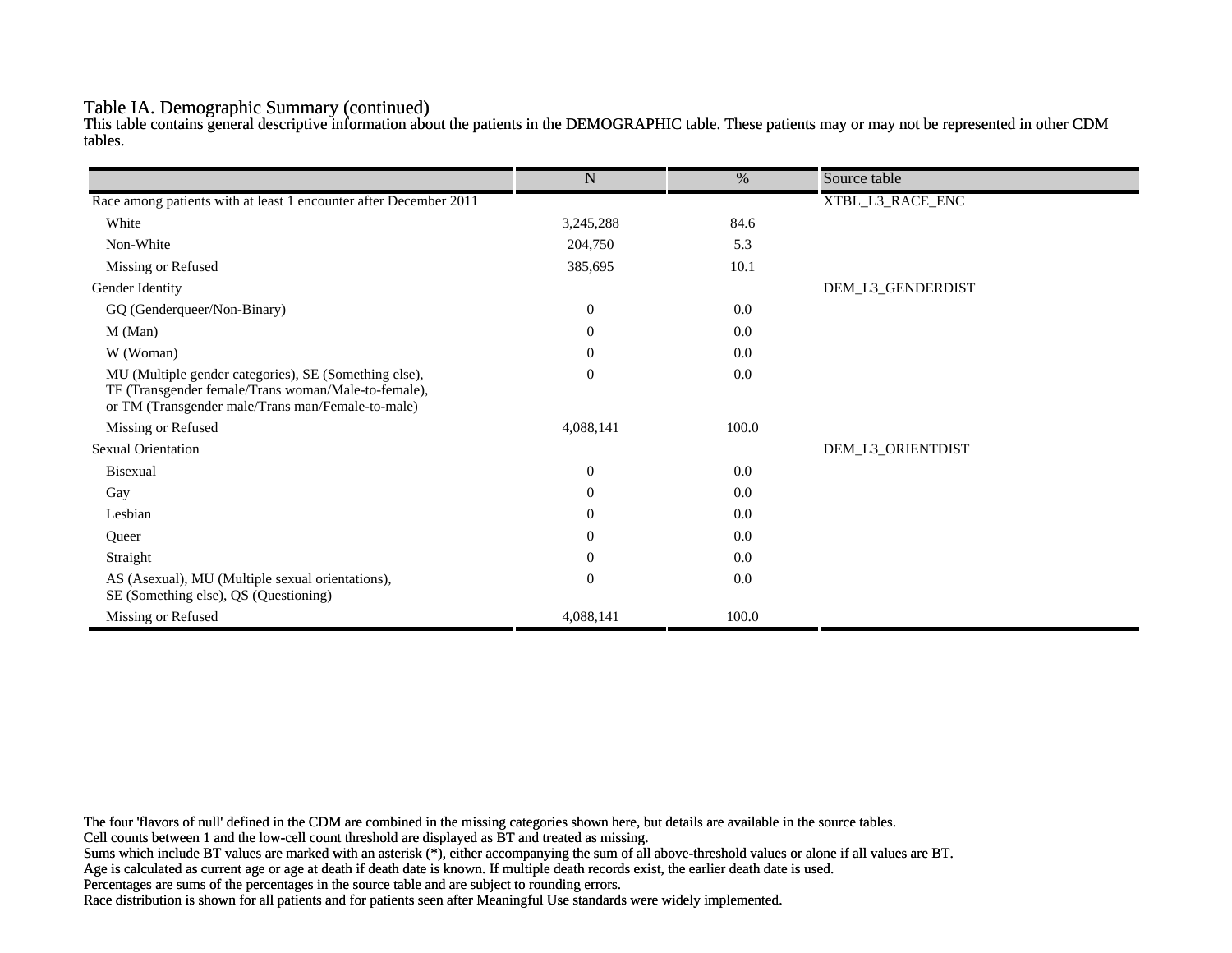## Table IB. Potential Pools of Patients

This table illustrates the number of patients meeting different inclusion criteria and supports Data Check 3.04 (less than 50% of patients with encounters have DIAGNOSIS records) and Data Check 3.05 (less than 50% of patients with encounters have PROCEDURES records). Data check exceptions are highlighted in red and must be corrected.

| Metric                                                                                                                                          | <b>Metric Description</b>                                                                                                                                    | Result    | Source table                 |
|-------------------------------------------------------------------------------------------------------------------------------------------------|--------------------------------------------------------------------------------------------------------------------------------------------------------------|-----------|------------------------------|
| Potential pool of patients for observational studies                                                                                            | Number of unique patients with at least 1 ED, EI, IP, OS, TH, or AV encounter<br>within the past 5 years                                                     | 3,023,042 | ENC_L3_DASH2                 |
| Potential pool of patients for trials                                                                                                           | Number of unique patients with at least 1 ED, EI, IP, OS, TH, or AV encounter<br>within the past 1 year                                                      | 1,673,184 | ENC L3 DASH2                 |
| Potential pool of patients for studies requiring data<br>on diagnoses, vital measures and (a) medications<br>or (b) medications and lab results | Number of unique patients with at least 1 encounter and DIAGNOSIS and<br>VITAL records within the past 5 years                                               | 2,603,946 | XTBL L3 DASH1                |
|                                                                                                                                                 | Number of unique patients with at least 1 encounter and DIAGNOSIS, VITAL,<br>and PRESCRIBING or DISPENSING records within the past 5 years                   | 2,356,099 | XTBL L3 DASH2                |
|                                                                                                                                                 | Number of unique patients with at least 1 encounter and DIAGNOSIS, VITAL,<br>PRESCRIBING or DISPENSING, and LAB_RESULT_CM records within the<br>past 5 years | 1,754,050 | XTBL L3 DASH3                |
| Patients with diagnosis data                                                                                                                    | Percentage of patients with encounters who have at least 1 diagnosis                                                                                         | 100%      | $ENC$ $L3$ $N$ ;<br>DIA L3 N |
| Patients with procedure data                                                                                                                    | Percentage of patients with encounters who have at least 1 procedure                                                                                         | 98%       | $ENC_L3_N;$<br>PRO_L3_N      |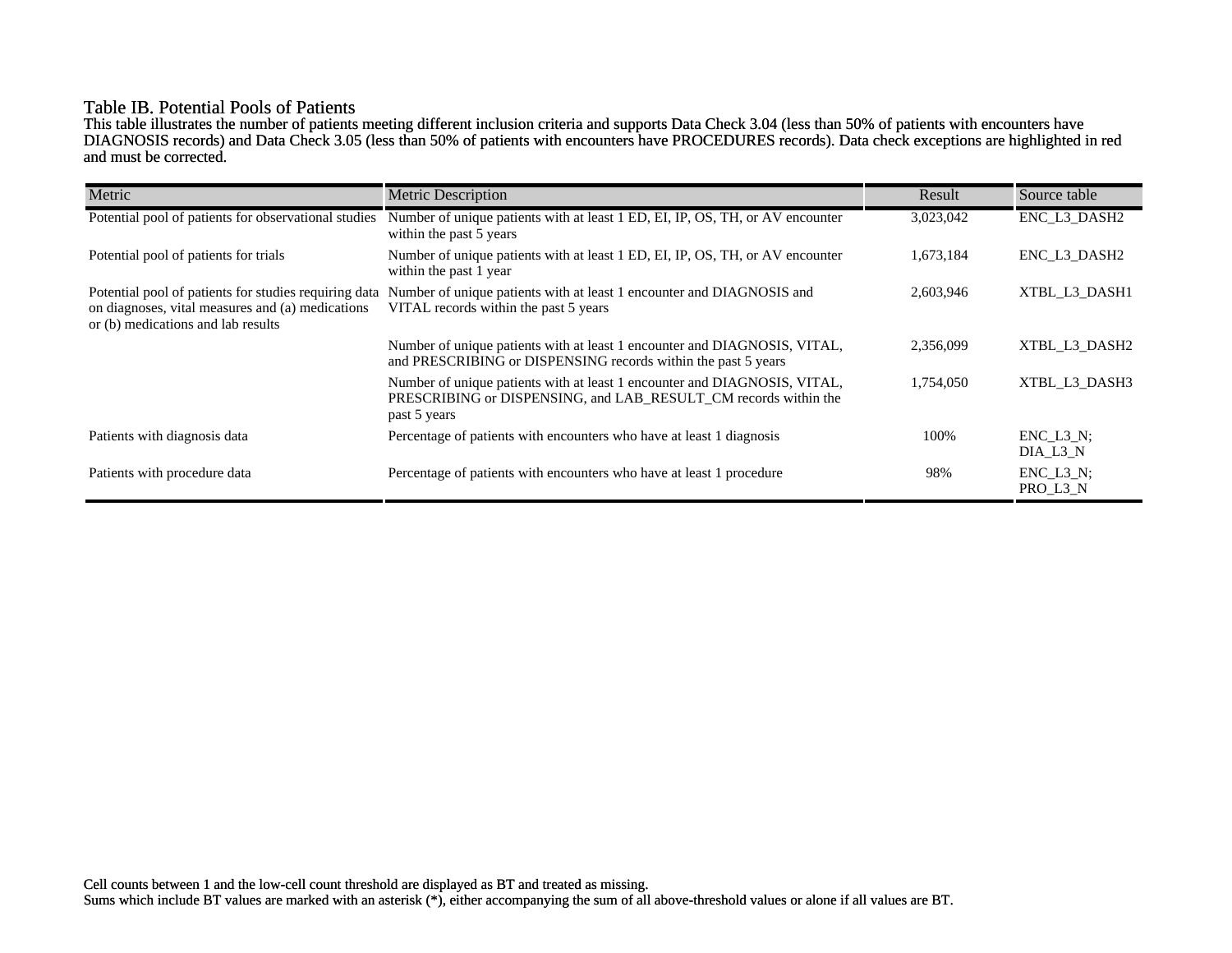## Table IC. Height, Weight, and Body Mass Index

This table contains descriptive statistics and frequencies of VITAL measurements.

|                                    | Result     | %    | Source table   |  |
|------------------------------------|------------|------|----------------|--|
| Height measurements                |            |      | VIT_L3_HT_DIST |  |
| Records                            | 10,404,348 |      |                |  |
| Height (inches), mean              | 60         |      |                |  |
| Height (inches), median            | 65         |      |                |  |
| Weight measurements                |            |      | VIT_L3_WT_DIST |  |
| Records                            | 14,411,036 |      |                |  |
| Weight (lbs.), mean                | 147        |      |                |  |
| Weight (lbs.), median              | 155        |      |                |  |
| Body Mass Index (BMI) measurements |            |      | VIT_L3_BMI     |  |
| Records                            | 20,946,993 |      |                |  |
| $BMI \leq 25$                      | 8,909,410  | 42.5 |                |  |
| <b>BMI 26-30</b>                   | 5,254,654  | 25.1 |                |  |
| $BMI > = 31$                       | 6,782,929  | 32.4 |                |  |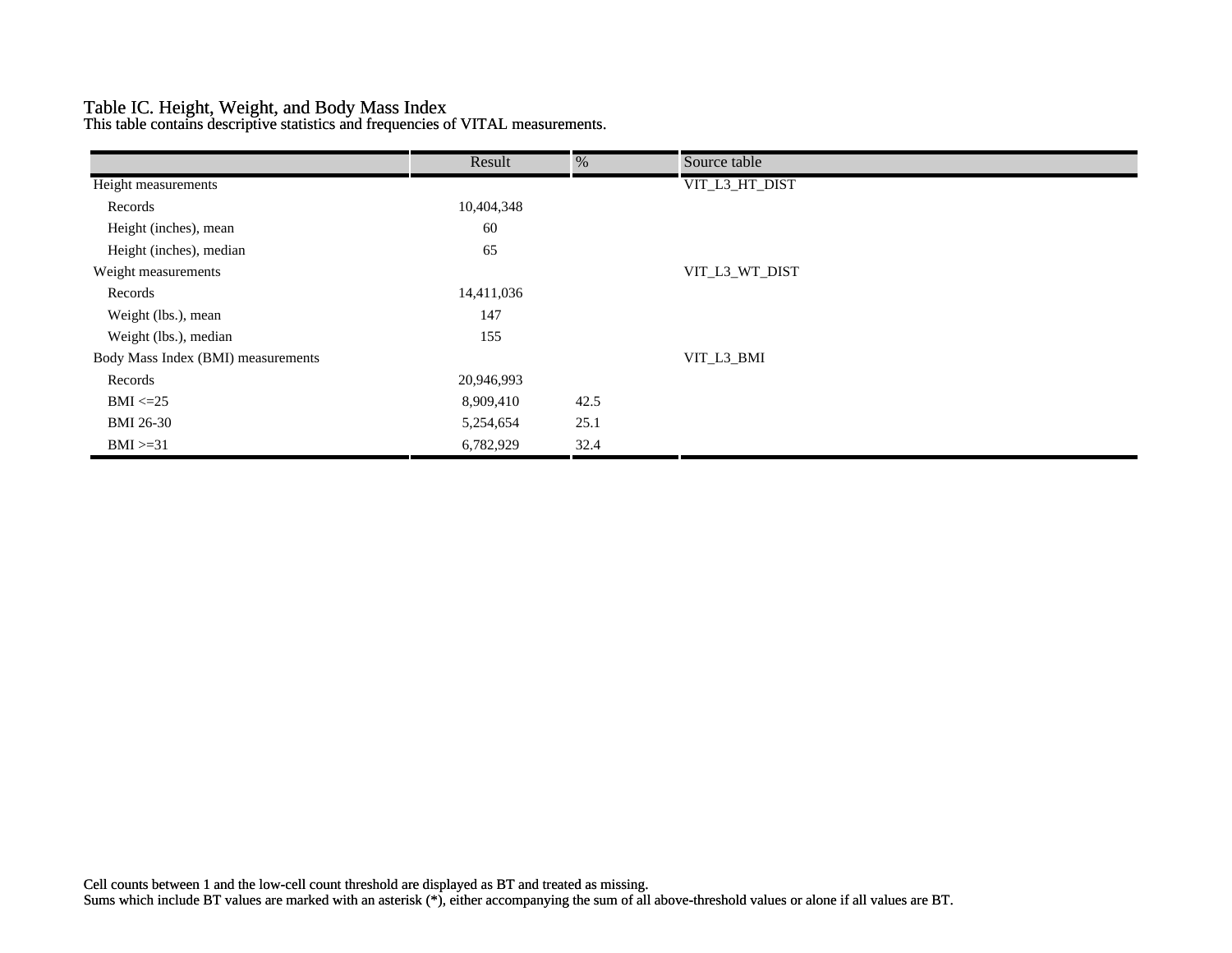#### Table 1D. Records, Refresh Dates, Patients, Encounters, and Date Ranges by Table

This table displays record counts and refresh dates for all populated tables, and summary counts and date ranges for the characterized data. The characterized data may be a subset of all data for all tables except for DEMOGRAPHIC, DEATH\_CAUSE, HASH\_TOKEN, LAB\_HISTORY, LDS\_ADDRESS\_HISTORY, and PROVIDER. Differences are due to the lookback date restriction and/or the exclusion of LOINC codes that may contain PII from the OBS\_CLIN, OBS\_GEN, LAB\_RESULT\_CM and PRO\_CM tables. These data support Data Check 1.18 (table refresh dates are not documented). Data check exceptions are highlighted in red and must be corrected.

|                           |             | All Data        | <b>Characterized Data</b> |           | <b>Characterized Data Range</b> |                                       |                   |                    |                                            |
|---------------------------|-------------|-----------------|---------------------------|-----------|---------------------------------|---------------------------------------|-------------------|--------------------|--------------------------------------------|
| Table                     | Records     | Refresh<br>Date | Records                   | Patients  | Encounters                      | Field name                            | 5th<br>Percentile | 95th<br>Percentile | <b>Source Tables</b>                       |
| <b>DEMOGRAPHIC</b>        | 4,088,141   | 13FEB2022       | 4,088,141                 | 4,088,141 | ---                             | <b>BIRTH_DATE</b>                     | 1941_Jan          | 2017_May           | XTBL_L3_REFRESH_<br>DATE:<br>XTBL L3 DATES |
| <b>ENROLLMENT</b>         | 6,170,101   | 13FEB2022       | 5,828,266                 | 3,838,143 | $---$                           | <b>ENR START</b><br>DATE <sup>^</sup> | 2010_Jan          | 2021 Mar           | XTBL_L3_REFRESH_<br>DATE:<br>XTBL L3 DATES |
| <b>ENCOUNTER</b>          | 82,680,317  | 13FEB2022       | 70,503,670                | 3,835,733 | 70,503,670                      | <b>ADMIT DATE</b>                     | 2012_Oct          | 2021_Sep           | XTBL_L3_REFRESH_<br>DATE:<br>XTBL_L3_DATES |
| <b>DIAGNOSIS</b>          | 178,048,945 | 13FEB2022       | 152, 565, 787             | 3,820,211 | 59.698.999                      | <b>ADMIT DATE</b>                     | 2012 Oct          | 2021_Sep           | XTBL_L3_REFRESH_<br>DATE:<br>XTBL_L3_DATES |
| <b>PROCEDURES</b>         | 275,405,110 | 13FEB2022       | 229,339,515               | 3,772,007 | 59,777,917                      | <b>ADMIT DATE</b>                     | 2012_Sep          | 2021_Aug           | XTBL_L3_REFRESH_<br>DATE:<br>XTBL L3 DATES |
| <b>DEATH</b>              | 161,917     | 13FEB2022       | 161,917                   | 161,917   | $---$                           | <b>DEATH DATE</b>                     | 2012 Oct          | 2021_Oct           | XTBL L3 REFRESH<br>DATE:<br>XTBL_L3_DATES  |
| <b>VITAL</b>              | 103,143,492 | 13FEB2022       | 87,430,851                | 3,446,545 | 17,673,960                      | <b>MEASURE DATE</b>                   | 2012_Sep          | 2021_Jun           | XTBL_L3_REFRESH_<br>DATE:<br>XTBL L3 DATES |
| LAB_RESULT_CM 418,807,940 |             | 13FEB2022       | 412,839,011               | 2,755,923 | 3,749,149                       | <b>RESULT_DATE</b>                    | 2012_Sep          | 2021_Sep           | XTBL_L3_REFRESH_<br>DATE:<br>XTBL_L3_DATES |
| <b>PRESCRIBING</b>        | 127,982,473 | 13FEB2022       | 109,146,559               | 3,217,189 | 4,553,703                       | RX ORDER DATE                         | 2012_Sep          | 2021_Sep           | XTBL_L3_REFRESH_<br>DATE:<br>XTBL_L3_DATES |

^The lookback date for ENROLLMENT considers either ENR\_START\_DATE or ENR\_END\_DATE, but only ENR\_START\_DATE is displayed here. Descriptive statistics for ENR\_END\_DATE are available in the XTBL\_L3\_DATES dataset.

The source for the total number of records is the DATAMART\_ALL table.

Cell counts between 1 and the low-cell count threshold are displayed as BT and treated as missing.

Records are the sum of ALL\_N and NULL\_N for the field which is the primary key for the table. Patients are the sum of DISTINCT\_N and NULL\_N for the PATID field. Encounters are the sum of DISTINCT\_N and NULL\_N for the ENCOUNTERID field.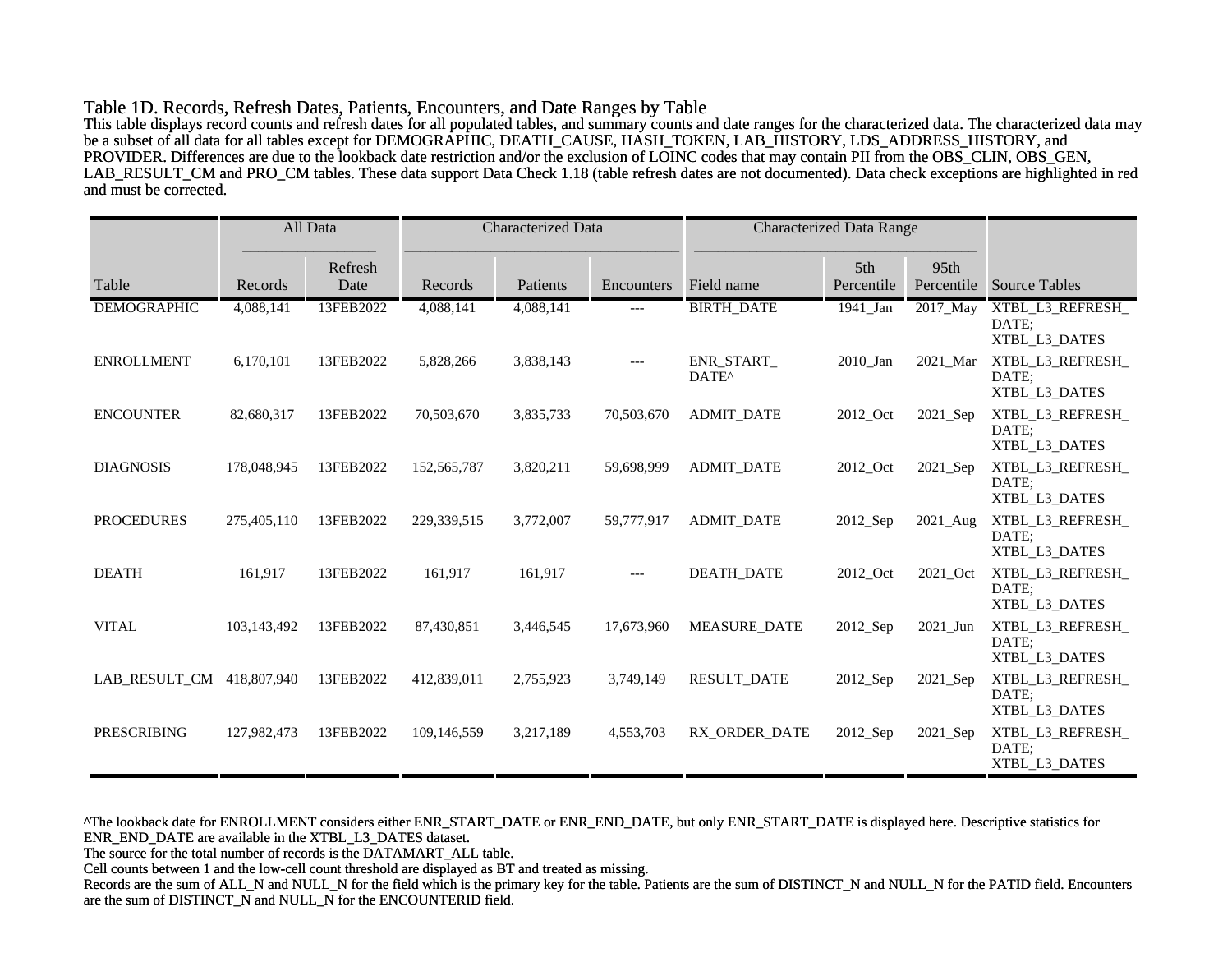Table 1D. Records, Refresh Dates, Patients, Encounters, and Date Ranges by Table (continued - page 2 of 3) This table displays record counts and refresh dates for all populated tables, and summary counts and date ranges for the characterized data. The characterized data may be a subset of all data for all tables except for DEMOGRAPHIC, DEATH\_CAUSE, HASH\_TOKEN, LAB\_HISTORY, LDS\_ADDRESS\_HISTORY, and PROVIDER. Differences are due to the lookback date restriction and/or the exclusion of LOINC codes that may contain PII from the OBS\_CLIN, OBS\_GEN, LAB\_RESULT\_CM and PRO\_CM tables. These data support Data Check 1.18 (table refresh dates are not documented). Data check exceptions are highlighted in red and must be corrected.

|                    |            | All Data        | <b>Characterized Data</b> |           | <b>Characterized Data Range</b> |                                     |                               |                                |                                            |
|--------------------|------------|-----------------|---------------------------|-----------|---------------------------------|-------------------------------------|-------------------------------|--------------------------------|--------------------------------------------|
| Table              | Records    | Refresh<br>Date | Records                   | Patients  | Encounters                      | Field name                          | 5 <sup>th</sup><br>Percentile | 95 <sub>th</sub><br>Percentile | <b>Source Tables</b>                       |
| <b>DISPENSING</b>  | 62,179,932 | 13FEB2022       | 55,582,591                | 1,105,623 | $---$                           | <b>DISPENSE DATE</b>                | 2012 Dec                      | $2021$ Sep                     | XTBL L3 REFRESH<br>DATE:<br>XTBL L3 DATES  |
| <b>CONDITION</b>   | 22,570,184 | 13FEB2022       | 21,805,236                | 2,791,319 | $\boldsymbol{0}$                | REPORT_DATE                         | 2013 Mar                      | $2021$ _Aug                    | XTBL L3 REFRESH<br>DATE:<br>XTBL L3 DATES  |
| <b>DEATH CAUSE</b> | 200,816    | 13FEB2022       | 200,816                   | 50,845    | ---                             |                                     | ---                           | ---                            | XTBL L3 REFRESH<br><b>DATE</b>             |
| <b>PROVIDER</b>    | 36,363     | 13FEB2022       | 36,363                    | ---       |                                 |                                     |                               | ---                            | XTBL L3 REFRESH<br><b>DATE</b>             |
| <b>OBS_CLIN</b>    | 4,995,801  | 13FEB2022       | 4,941,835                 | 261,358   | $\overline{0}$                  | <b>OBSCLIN START</b><br><b>DATE</b> | 2012 Nov                      | 2020 Oct                       | XTBL_L3_REFRESH_<br>DATE:<br>XTBL_L3_DATES |
| PCORNET TRIAL      | 1,003      | 13FEB2022       | 997                       | 994       |                                 | $---$                               | ---                           | ---                            | XTBL L3 REFRESH<br><b>DATE</b>             |

^The lookback date for ENROLLMENT considers either ENR\_START\_DATE or ENR\_END\_DATE, but only ENR\_START\_DATE is displayed here. Descriptive statistics for ENR\_END\_DATE are available in the XTBL\_L3\_DATES dataset. The source for the total number of records is the DATAMART\_ALL table. Cell counts between 1 and the low-cell count threshold are displayed as BT and treated as missing. Records are the sum of ALL\_N and NULL\_N for the field which is the primary key for the table. Patients are the sum of DISTINCT\_N and NULL\_N for the PATID field. Encounters are the sum of DISTINCT\_N and NULL\_N for the ENCOUNTERID field.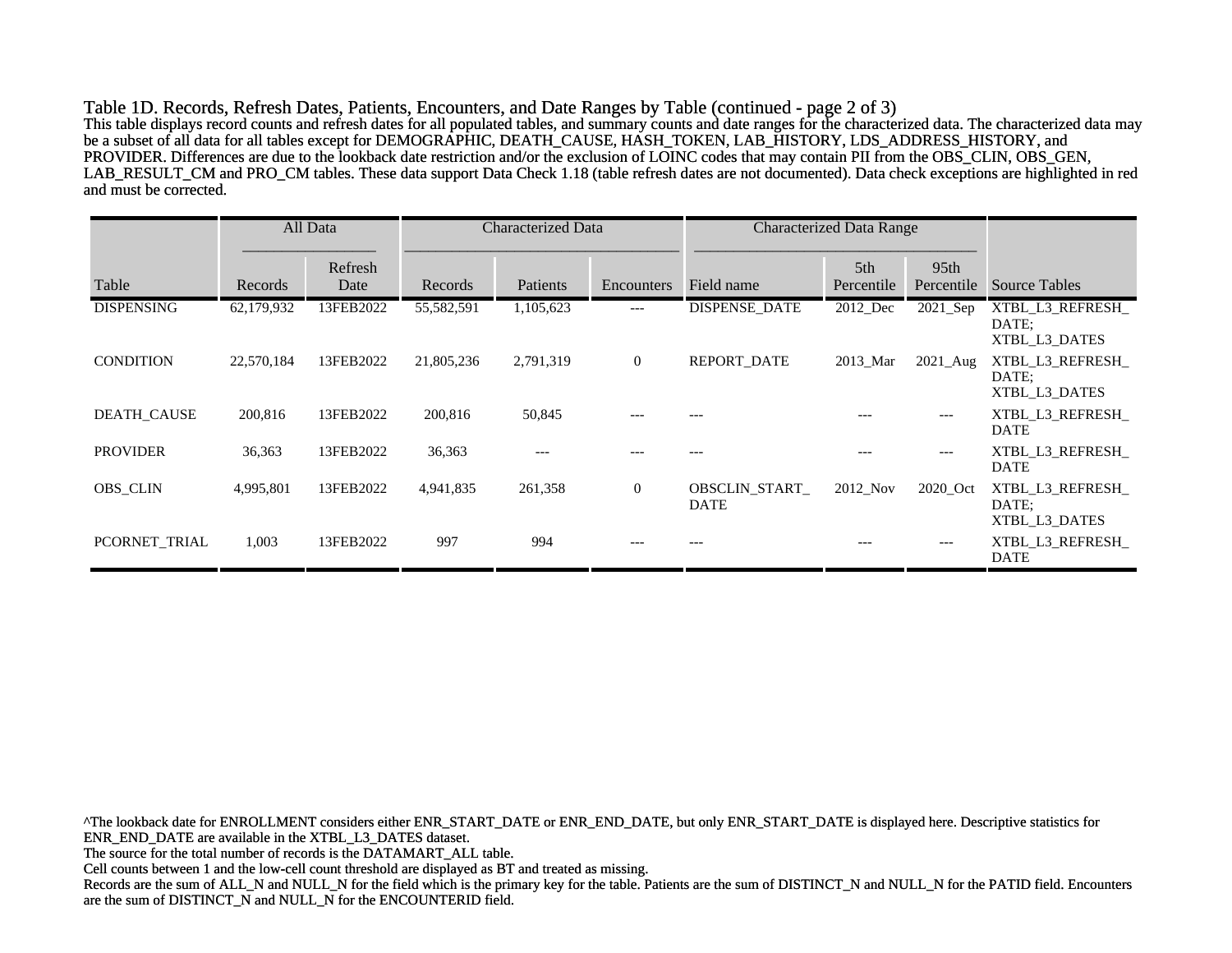Table 1D. Records, Refresh Dates, Patients, Encounters, and Date Ranges by Table (continued - page 3 of 3) This table displays record counts and refresh dates for all populated tables, and summary counts and date ranges for the characterized data. The characterized data may be a subset of all data for all tables except for DEMOGRAPHIC, DEATH\_CAUSE, HASH\_TOKEN, LAB\_HISTORY, LDS\_ADDRESS\_HISTORY, and PROVIDER. Differences are due to the lookback date restriction and/or the exclusion of LOINC codes that may contain PII from the OBS\_CLIN, OBS\_GEN, LAB\_RESULT\_CM and PRO\_CM tables. These data support Data Check 1.18 (table refresh dates are not documented). Data check exceptions are highlighted in red and must be corrected.

|                                |           | All Data        | Characterized Data |           |            | <b>Characterized Data Range</b> |                               |                                |                                |
|--------------------------------|-----------|-----------------|--------------------|-----------|------------|---------------------------------|-------------------------------|--------------------------------|--------------------------------|
| Table                          | Records   | Refresh<br>Date | Records            | Patients  | Encounters | Field name                      | 5 <sup>th</sup><br>Percentile | 95 <sub>th</sub><br>Percentile | <b>Source Tables</b>           |
| <b>HASH TOKEN</b>              | 4,064,131 | 13FEB2022       | 4,064,131          | 4,064,131 | $---$      | $---$                           | $---$                         | $---$                          | XTBL L3 REFRESH<br><b>DATE</b> |
| LDS_ADDRESS_<br><b>HISTORY</b> | 8.205.101 | 13FEB2022       | 8.205.101          | 4.085.759 | $---$      | $---$                           | $---$                         | $---$                          | XTBL L3 REFRESH<br><b>DATE</b> |

^The lookback date for ENROLLMENT considers either ENR\_START\_DATE or ENR\_END\_DATE, but only ENR\_START\_DATE is displayed here. Descriptive statistics for ENR\_END\_DATE are available in the XTBL\_L3\_DATES dataset. The source for the total number of records is the DATAMART\_ALL table. Cell counts between 1 and the low-cell count threshold are displayed as BT and treated as missing. Records are the sum of ALL\_N and NULL\_N for the field which is the primary key for the table. Patients are the sum of DISTINCT\_N and NULL\_N for the PATID field. Encounters are the sum of DISTINCT\_N and NULL\_N for the ENCOUNTERID field.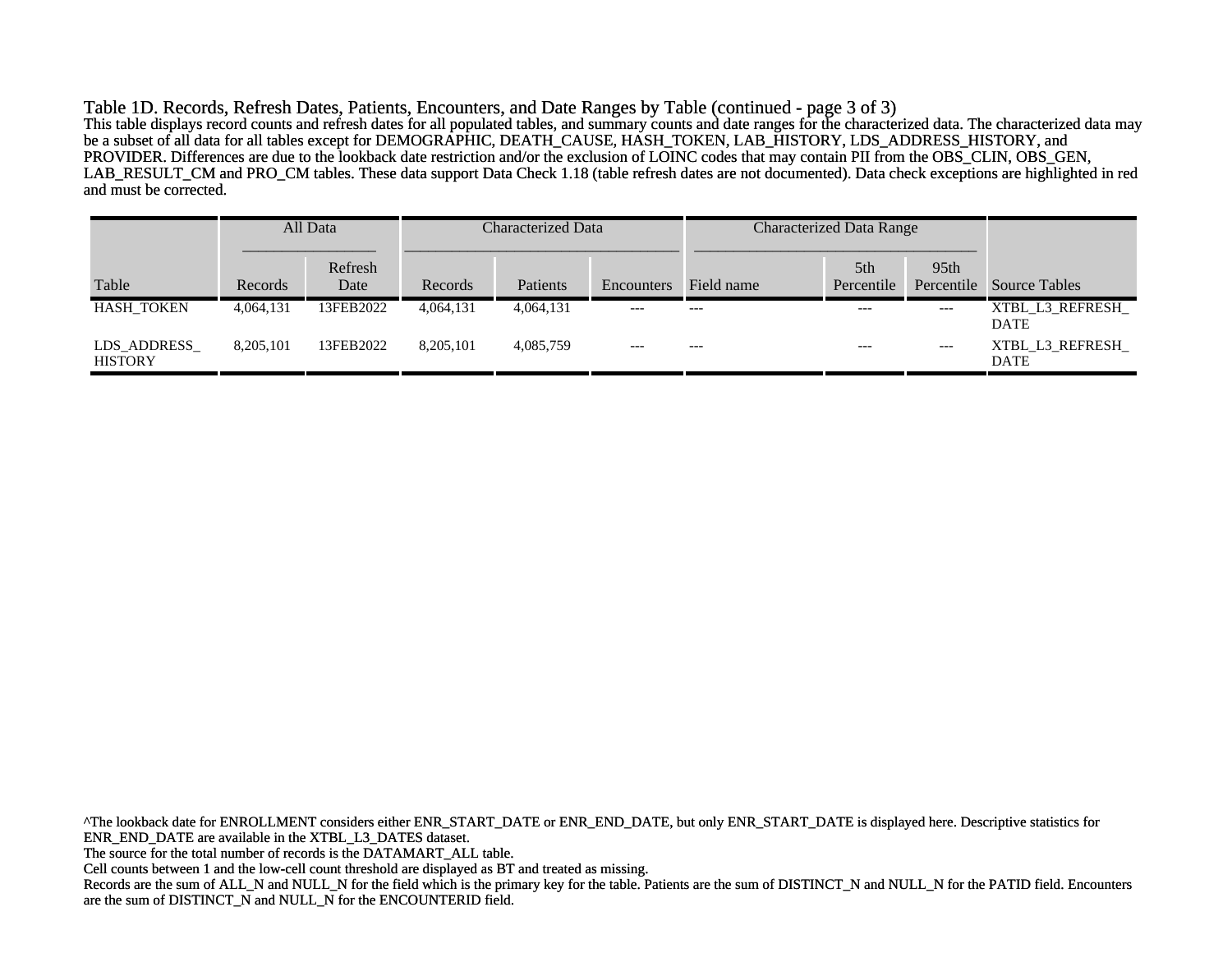# Table IE. Records Per Table By Encounter Type

This table contains record counts by encounter type for the ENCOUNTER, DIAGNOSIS, and PROCEDURES tables.

|                                         | <b>ENCOUNTER</b> |      | <b>DIAGNOSIS</b> |      | <b>PROCEDURES</b> |      |
|-----------------------------------------|------------------|------|------------------|------|-------------------|------|
| <b>Encounter Type</b>                   | %<br>N           |      | N                |      | N                 | %    |
|                                         |                  |      |                  | %    |                   |      |
| AV (Ambulatory Visit)                   | 57,921,719       | 82.2 | 106,912,468      | 70.1 | 108,803,442       | 47.4 |
| ED (Emergency Dept)                     | 4,211,747        | 6.0  | 16,201,447       | 10.6 | 30,451,499        | 13.3 |
| EI (ED to IP Stay)                      | 0                |      |                  |      | $\theta$          |      |
| IC (Institutional Professional Consult) | $\Omega$         |      | $\Omega$         |      | $\theta$          |      |
| IP (Inpatient Hospital Stay)            | 1,843,970        | 2.6  | 16,201,014       | 10.6 | 63,084,678        | 27.5 |
| IS (Non-acute Institutional Stay)       | 9,661            | 0.0  | 46,940           | 0.0  | 235,634           | 0.1  |
| OA (Other Ambulatory Visit)             | 5,134,901        | 7.3  | 10,919,686       | 7.2  | 15,675,041        | 6.8  |
| OS (Observation Stay)                   | $\Omega$         |      |                  |      | $\Omega$          |      |
| TH (Telehealth)                         | $\Omega$         |      |                  |      | $\theta$          |      |
| Missing, NI, UN or OT                   | 1,381,672        | 2.0  | 2,284,232        | 1.5  | 11,089,221        | 4.8  |
| Total                                   | 70,503,670       |      | 152, 565, 787    |      | 229,339,515       |      |
| Source table                            | ENC L3 ENCTYPE   |      | DIA_L3_ENCTYPE   |      | PRO_L3_ENCTTPE    |      |